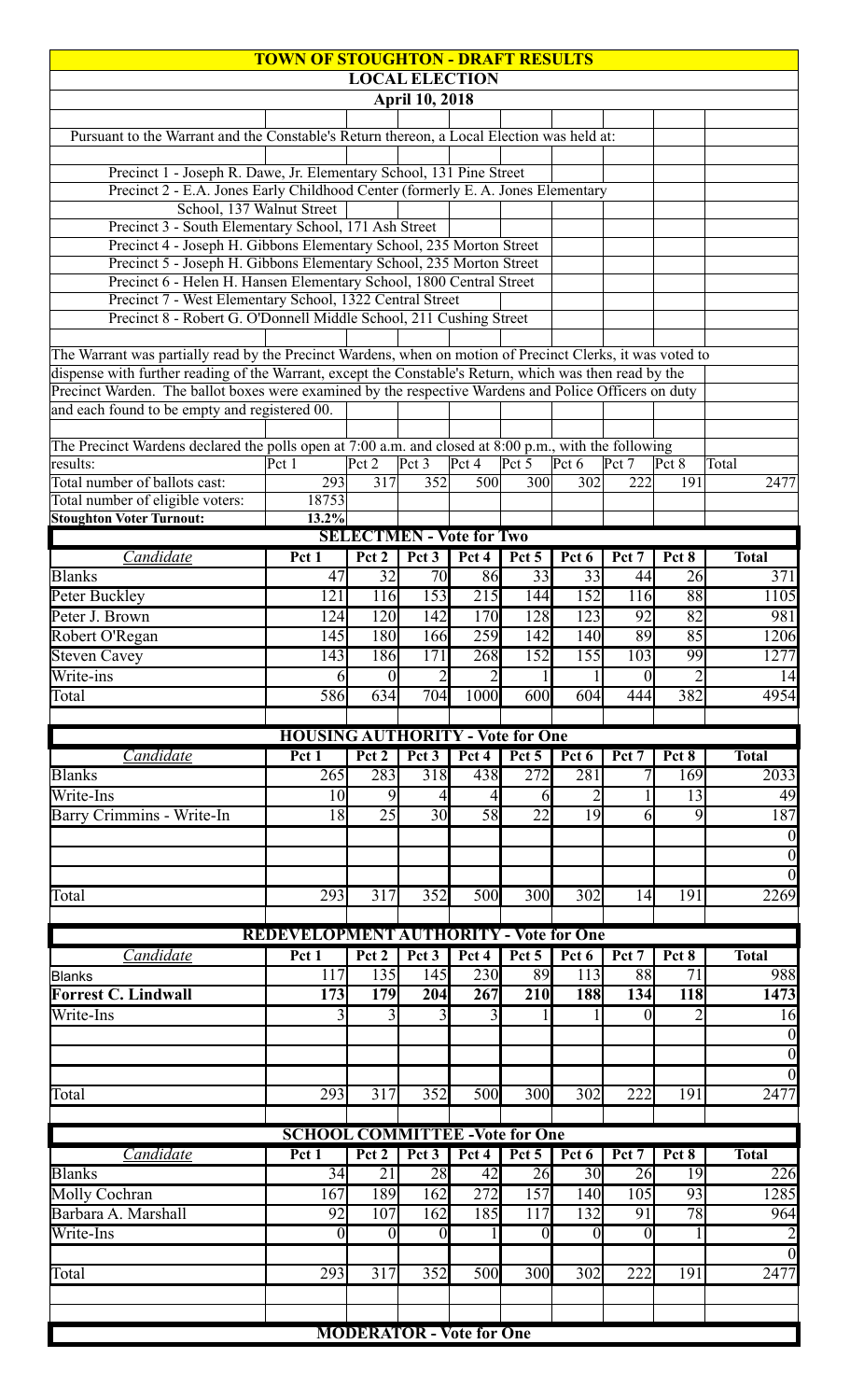| Candidate                                                     | Pct 1                                                         | Pct 2            | Pct 3                     | Pct 4          | Pct 5            | Pct 6            | Pct 7            | Pct 8          | <b>Total</b>     |  |  |
|---------------------------------------------------------------|---------------------------------------------------------------|------------------|---------------------------|----------------|------------------|------------------|------------------|----------------|------------------|--|--|
| <b>Blanks</b>                                                 | 102                                                           | 104              | 116                       | 172            | 78               | 94               | 69               | 50             | 785              |  |  |
| Adam L. Dawkins                                               | 188                                                           | 210              | 235                       | 327            | 222              | 206              | 153              | 137            | 1678             |  |  |
| Write-Ins                                                     |                                                               | 3                |                           |                | $\theta$         | $\overline{2}$   | $\theta$         | 4              | 14               |  |  |
| Total                                                         | 293                                                           | $\overline{317}$ | 352                       | 500            | $\overline{300}$ | $\overline{302}$ | $\overline{222}$ | 191            | 2477             |  |  |
|                                                               |                                                               |                  |                           |                |                  |                  |                  |                |                  |  |  |
| <b>TOWN MEETING REPRESENTATIVE - PRECINCT 1 - Vote for 14</b> |                                                               |                  |                           |                |                  |                  |                  |                |                  |  |  |
| Candidate                                                     | Pct 1                                                         | Pct 2            | $\overline{\text{Pet}}$ 3 | Pct 4          | $Pct$ 5          | Pct 6            | Pct 7            | Pct 8          | <b>Total</b>     |  |  |
| <b>Blanks</b>                                                 | 3082                                                          |                  |                           |                |                  |                  |                  |                | 3082             |  |  |
| <b>Howard Hansen</b>                                          | 139                                                           |                  |                           |                |                  |                  |                  |                | 139              |  |  |
| David A. Mullen                                               | 124                                                           |                  |                           |                |                  |                  |                  |                | 124              |  |  |
| Julie L. Linehan                                              | $\overline{171}$                                              |                  |                           |                |                  |                  |                  |                | $\overline{171}$ |  |  |
| Elliot W. Hansen                                              | 122                                                           |                  |                           |                |                  |                  |                  |                | 122              |  |  |
| Robert J. O'Regan                                             | 148                                                           |                  |                           |                |                  |                  |                  |                | 148              |  |  |
| Sandra L. Sousa                                               | 137                                                           |                  |                           |                |                  |                  |                  |                | 137              |  |  |
| John J. Linehan                                               | 165                                                           |                  |                           |                |                  |                  |                  |                | 165              |  |  |
| Write-Ins                                                     |                                                               |                  |                           |                |                  |                  |                  |                |                  |  |  |
| <b>Manuel Pacheco</b>                                         |                                                               |                  |                           |                |                  |                  |                  |                |                  |  |  |
| <b>Bob Desmond</b>                                            | 3                                                             |                  |                           |                |                  |                  |                  |                |                  |  |  |
| David Asack                                                   |                                                               |                  |                           |                |                  |                  |                  |                |                  |  |  |
| Michael Bargh                                                 |                                                               |                  |                           |                |                  |                  |                  |                |                  |  |  |
| Erin Tibbs                                                    |                                                               |                  |                           |                |                  |                  |                  |                |                  |  |  |
| Alan Wylie                                                    |                                                               |                  |                           |                |                  |                  |                  |                |                  |  |  |
| <b>Andrew Tibbs</b>                                           |                                                               |                  |                           |                |                  |                  |                  |                |                  |  |  |
| Kathleen Nunnally                                             |                                                               |                  |                           |                |                  |                  |                  |                |                  |  |  |
| Dawn Nunnally                                                 |                                                               |                  |                           |                |                  |                  |                  |                |                  |  |  |
| Mark Zamanian                                                 |                                                               |                  |                           |                |                  |                  |                  |                |                  |  |  |
| <b>Alan Mills</b>                                             |                                                               |                  |                           |                |                  |                  |                  |                |                  |  |  |
| Total                                                         | 4102                                                          | $\theta$         | $\overline{0}$            | $\overline{0}$ | $\overline{0}$   | $\overline{0}$   | $\theta$         | $\overline{0}$ | 4102             |  |  |
| <b>TOWN MEETING REPRESENTATIVE - PRECINCT 2 - Vote for 7</b>  |                                                               |                  |                           |                |                  |                  |                  |                |                  |  |  |
| Candidate                                                     | Pct 1   Pct 2   Pct 3   Pct 4   Pct 5   Pct 6   Pct 7   Pct 8 |                  |                           |                |                  |                  |                  |                | <b>Total</b>     |  |  |
| <b>Blanks</b>                                                 |                                                               | 914              |                           |                |                  |                  |                  |                | 914              |  |  |
| Cynthia A. Walsh                                              |                                                               | 186              |                           |                |                  |                  |                  |                | 186              |  |  |
| Scott D. Carrara                                              |                                                               | 181              |                           |                |                  |                  |                  |                | 181              |  |  |
| Stephan F. Bates                                              |                                                               | 163              |                           |                |                  |                  |                  |                | 163              |  |  |
| Stephanie G. Carrara                                          |                                                               | 170              |                           |                |                  |                  |                  |                | 170              |  |  |
| George L. Dolinsky                                            |                                                               | 163              |                           |                |                  |                  |                  |                | 163              |  |  |
| Peter E. Banis                                                |                                                               | 197              |                           |                |                  |                  |                  |                | 197              |  |  |
| Eric Anthony Anderson, Jr                                     |                                                               | 115              |                           |                |                  |                  |                  |                | 115              |  |  |
| Kristine A. Lovett                                            |                                                               | 129              |                           |                |                  |                  |                  |                | 129              |  |  |
| Write-Ins                                                     |                                                               |                  |                           |                |                  |                  |                  |                |                  |  |  |
| Kenneth Johnson                                               |                                                               |                  |                           |                |                  |                  |                  |                |                  |  |  |
|                                                               |                                                               |                  |                           |                |                  |                  |                  |                | $\overline{0}$   |  |  |
|                                                               |                                                               |                  |                           |                |                  |                  |                  |                | $\overline{0}$   |  |  |
|                                                               |                                                               |                  |                           |                |                  |                  |                  |                | $\overline{0}$   |  |  |
|                                                               |                                                               |                  |                           |                |                  |                  |                  |                | $\overline{0}$   |  |  |
|                                                               |                                                               |                  |                           |                |                  |                  |                  |                | $\overline{0}$   |  |  |
|                                                               |                                                               |                  |                           |                |                  |                  |                  |                | $\overline{0}$   |  |  |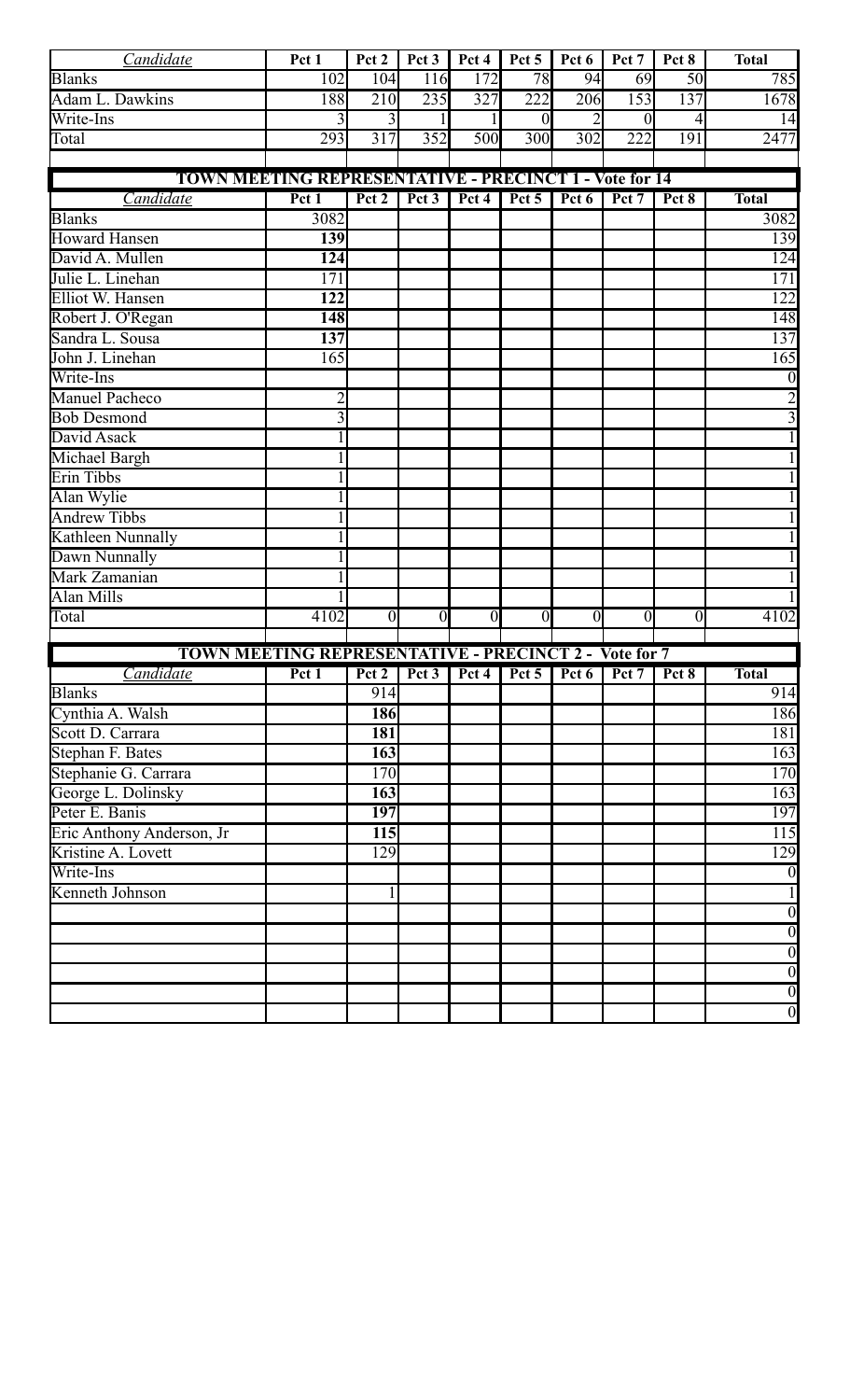| Total                                                        | $\theta$       | 2219             | $\overline{0}$   | $\overline{0}$   | $\overline{0}$   | $\overline{0}$ | $\overline{0}$ | $\overline{0}$ | 2219                    |
|--------------------------------------------------------------|----------------|------------------|------------------|------------------|------------------|----------------|----------------|----------------|-------------------------|
|                                                              |                |                  |                  |                  |                  |                |                |                |                         |
| <b>TOWN MEETING REPRESENTATIVE - PRECINCT 3 - Vote for 8</b> |                |                  |                  |                  |                  |                |                |                |                         |
| Candidate                                                    | Pct1           | Pct 2            | Pct 3            | Pct 4            | Pct 5            | Pct 6          | Pct 7          | Pct 8          | <b>Total</b>            |
| <b>Blanks</b>                                                |                |                  | 1263             |                  |                  |                |                |                | 1263                    |
| Megan Elizabeth Costa                                        |                |                  | 173              |                  |                  |                |                |                | $\overline{173}$        |
| Dennis J. Gada                                               |                |                  | 173              |                  |                  |                |                |                | 173                     |
| John H. Morton                                               |                |                  | 167              |                  |                  |                |                |                | 167                     |
| Richard W. Fitzgerald                                        |                |                  | 182              |                  |                  |                |                |                | 182                     |
| Laura M. Bushlow                                             |                |                  | 192              |                  |                  |                |                |                | 192                     |
| Daniel D. Bushlow                                            |                |                  | 179              |                  |                  |                |                |                | 179                     |
| Mary T. Coulter-Bennett                                      |                |                  | 159              |                  |                  |                |                |                | 159                     |
| Marguerite M. Mitchell                                       |                |                  | 165              |                  |                  |                |                |                | 165                     |
| Rachel M.E. Morton                                           |                |                  | 155              |                  |                  |                |                |                | 155                     |
| Write-Ins                                                    |                |                  |                  |                  |                  |                |                |                | $\boldsymbol{0}$        |
| Peter Brown                                                  |                |                  |                  |                  |                  |                |                |                | $\overline{1}$          |
| <b>Jamison Brisette</b>                                      |                |                  |                  |                  |                  |                |                |                | $\mathbf{1}$            |
| Rebecca Markson                                              |                |                  |                  |                  |                  |                |                |                | $\mathbf{1}$            |
| Jeannette Tucker                                             |                |                  |                  |                  |                  |                |                |                | $\mathbf{1}$            |
| Robin Zoll                                                   |                |                  |                  |                  |                  |                |                |                | $\mathbf{1}$            |
| Stanley Zoll                                                 |                |                  |                  |                  |                  |                |                |                | $\mathbf{1}$            |
| <b>Arlene Galanis</b>                                        |                |                  |                  |                  |                  |                |                |                |                         |
| Ann Marie Piana                                              |                |                  |                  |                  |                  |                |                |                | $\mathbf{1}$            |
| Total                                                        | $\overline{0}$ | $\overline{0}$   | 2816             | $\boldsymbol{0}$ | $\boldsymbol{0}$ | $\overline{0}$ | $\overline{0}$ | $\overline{0}$ | 2816                    |
|                                                              |                |                  |                  |                  |                  |                |                |                |                         |
| <b>TOWN MEETING REPRESENTATIVE - PRECINCT 4 - Vote for 7</b> |                |                  |                  |                  |                  |                |                |                |                         |
| Candidate                                                    | Pct 1          | Pct <sub>2</sub> | Pct <sub>3</sub> | Pct 4            | Pct 5            | Pct 6          | Pct 7          | Pct 8          | <b>Total</b>            |
| <b>Blanks</b>                                                |                |                  |                  | 1913             |                  |                |                |                | 1913                    |
| Juliann M. Gitto                                             |                |                  |                  | 287              |                  |                |                |                | 287                     |
| John M. Anzivino                                             |                |                  |                  | 232              |                  |                |                |                | 232                     |
| Robert A. Camacho                                            |                |                  |                  | 254              |                  |                |                |                | 254                     |
| <b>Brett Michael Hoffman</b>                                 |                |                  |                  | $\overline{227}$ |                  |                |                |                | 227                     |
| Louis F. Gito                                                |                |                  |                  | 267              |                  |                |                |                | 267                     |
| Barry R. Crimmins                                            |                |                  |                  | 283              |                  |                |                |                | 283                     |
| Write-Ins                                                    |                |                  |                  |                  |                  |                |                |                | $\boldsymbol{0}$        |
| Arlene Cachopa                                               |                |                  |                  | 14               |                  |                |                |                | 14                      |
| Vaughan Enokian                                              |                |                  |                  | 3                |                  |                |                |                | $\overline{\mathbf{3}}$ |
| Keith Motley                                                 |                |                  |                  |                  |                  |                |                |                | $\overline{1}$          |
| <b>Christine Howe</b>                                        |                |                  |                  | 4                |                  |                |                |                | $\overline{4}$          |
| <b>Christine Iacobucci</b>                                   |                |                  |                  | 1                |                  |                |                |                | $\mathbf{1}$            |
| <b>Michael Holmes</b>                                        |                |                  |                  | $\overline{2}$   |                  |                |                |                |                         |
| Antonine DeVeigo                                             |                |                  |                  | 1                |                  |                |                |                | $\frac{2}{1}$           |
| <b>Gregory Goldberg</b>                                      |                |                  |                  | $\overline{2}$   |                  |                |                |                | $\overline{2}$          |
| <b>Debbie Menz</b>                                           |                |                  |                  |                  |                  |                |                |                | $\overline{1}$          |
| Richardsen Schiffer                                          |                |                  |                  |                  |                  |                |                |                | $\mathbf{1}$            |
| <b>Bill Selby</b>                                            |                |                  |                  |                  |                  |                |                |                |                         |
| Mike Silveira                                                |                |                  |                  | 3                |                  |                |                |                | $\overline{3}$          |
| Pamela Carr                                                  |                |                  |                  |                  |                  |                |                |                |                         |
| Ardis Johnson                                                |                |                  |                  |                  |                  |                |                |                |                         |
| George Dykeman                                               |                |                  |                  |                  |                  |                |                |                |                         |
| Total                                                        | $\overline{0}$ | $\overline{0}$   | $\Omega$         | 3500             | $\theta$         | 0              | $\overline{0}$ | $\overline{0}$ | 3500                    |
|                                                              |                |                  |                  |                  |                  |                |                |                |                         |
| <b>TOWN MEETING REPRESENTATIVE - PRECINCT 5 - Vote for 9</b> |                |                  |                  |                  |                  |                |                |                |                         |
| Candidate                                                    | Pct 1          | Pct 2            | Pct 3            | Pct 4            | Pct 5            | Pct 6          | Pct 7          | Pct 8          | <b>Total</b>            |
| <b>Blanks</b>                                                |                |                  |                  |                  | 1868             |                |                |                | 1868                    |
| Robert M. Cohn                                               |                |                  |                  |                  | 191              |                |                |                | 191                     |
| Lisa E. Larkin                                               |                |                  |                  |                  | 192              |                |                |                | 192                     |
| Elaine M. Breen                                              |                |                  |                  |                  | 195              |                |                |                | 195                     |
| Eric J. Kolman                                               |                |                  |                  |                  | 182              |                |                |                | 182                     |
| Write-Ins                                                    |                |                  |                  |                  |                  |                |                |                | $\overline{0}$          |
| Antoine DeVeiga                                              |                |                  |                  |                  | 4                |                |                |                | $\overline{4}$          |
| Tony Veiga                                                   |                |                  |                  |                  | 12               |                |                |                | $\overline{12}$         |
| Ellen Hahn                                                   |                |                  |                  |                  | $\overline{22}$  |                |                |                | $\overline{22}$         |
| Amy Puliafico                                                |                |                  |                  |                  | $\overline{2}$   |                |                |                | $\overline{2}$          |
|                                                              |                |                  |                  |                  |                  |                |                |                |                         |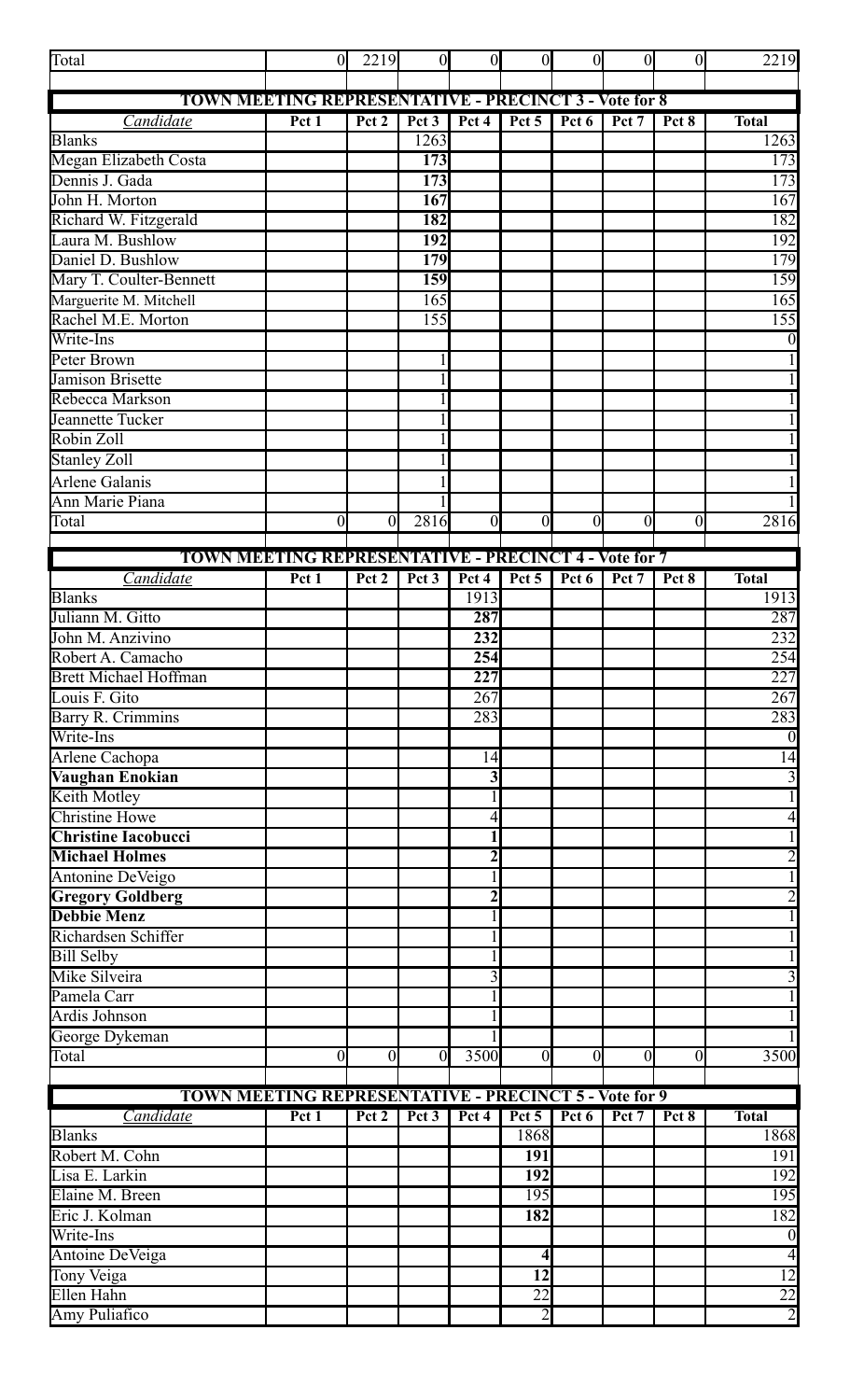| Thomas Fitzgerald                                            |       |                |                |                | 12       |                |                |                | 12           |
|--------------------------------------------------------------|-------|----------------|----------------|----------------|----------|----------------|----------------|----------------|--------------|
| Alexandra Koffman                                            |       |                |                |                | 6        |                |                |                | 6            |
| <b>Bradley Anderson</b>                                      |       |                |                |                | 3        |                |                |                | 3            |
| <b>Adams Graves</b>                                          |       |                |                |                |          |                |                |                |              |
| <b>Miles Duffy</b>                                           |       |                |                |                |          |                |                |                |              |
| <b>Josh Cross</b>                                            |       |                |                |                |          |                |                |                |              |
| Joanne Depina                                                |       |                |                |                |          |                |                |                |              |
| Chris Zierko                                                 |       |                |                |                |          |                |                |                |              |
| Nei Vale                                                     |       |                |                |                |          |                |                |                |              |
| DeVega                                                       |       |                |                |                |          |                |                |                |              |
| Hahns                                                        |       |                |                |                |          |                |                |                |              |
| Total                                                        | 0     | $\overline{0}$ | $\theta$       | $\overline{0}$ | 2700     | $\theta$       | 0              | $\overline{0}$ | 2700         |
|                                                              |       |                |                |                |          |                |                |                |              |
|                                                              |       |                |                |                |          |                |                |                |              |
| <b>TOWN MEETING REPRESENTATIVE - PRECINCT 6 - Vote for 7</b> |       |                |                |                |          |                |                |                |              |
| Candidate                                                    | Pct 1 | Pct 2          | Pct $3$        | Pct 4          | Pct 5    | Pct 6          | Pct 7          | Pct 8          | <b>Total</b> |
| <b>Blanks</b>                                                |       |                |                |                |          | 1522           |                |                | 1522         |
| Patricia C. Yanikoski                                        |       |                |                |                |          | 180            |                |                | 180          |
| Margaret N. Sewcyk                                           |       |                |                |                |          | 208            |                |                | 208          |
| Mary P. Shea                                                 |       |                |                |                |          | 179            |                |                | 179          |
| Peter Banis                                                  |       |                |                |                |          |                |                |                |              |
| Christine Iacobucci                                          |       |                |                |                |          | 6              |                |                |              |
| <b>Robert Cancellieri</b>                                    |       |                |                |                |          |                |                |                |              |
| <b>Barry Crimmins</b>                                        |       |                |                |                |          |                |                |                |              |
| Anna Tayder                                                  |       |                |                |                |          |                |                |                |              |
| Rebecca Markson                                              |       |                |                |                |          |                |                |                |              |
| Joe Piana                                                    |       |                |                |                |          |                |                |                |              |
| <b>Ann Marie Piana</b>                                       |       |                |                |                |          | $\overline{2}$ |                |                |              |
| Total                                                        | 0     | $\overline{0}$ | $\overline{0}$ | $\overline{0}$ | $\theta$ | 2104           | $\overline{0}$ | $\overline{0}$ | 2104         |
|                                                              |       |                |                |                |          |                |                |                |              |
| <b>TOWN MEETING REPRESENTATIVE - PRECINCT 7 - Vote for 9</b> |       |                |                |                |          |                |                |                |              |
| Candidate                                                    | Pct 1 | Pct 2          | Pct 3          | Pct 4          | Pct 5    | Pct 6          | Pct 7          | Pct 8          | <b>Total</b> |
| <b>Blanks</b>                                                |       |                |                |                |          |                | 1203           |                | 1203         |
| Colleen A. Malley                                            |       |                |                |                |          |                | <b>118</b>     |                | 118          |
| Erdem A. Ural                                                |       |                |                |                |          |                | 106            |                | 106          |
| Jeanne M. Fleming                                            |       |                |                |                |          |                | <b>135</b>     |                | 135          |
| Dianne J. Dolan                                              |       |                |                |                |          |                | 124            |                | 124          |
| John J. Malley                                               |       |                |                |                |          |                | 108            |                | 108          |